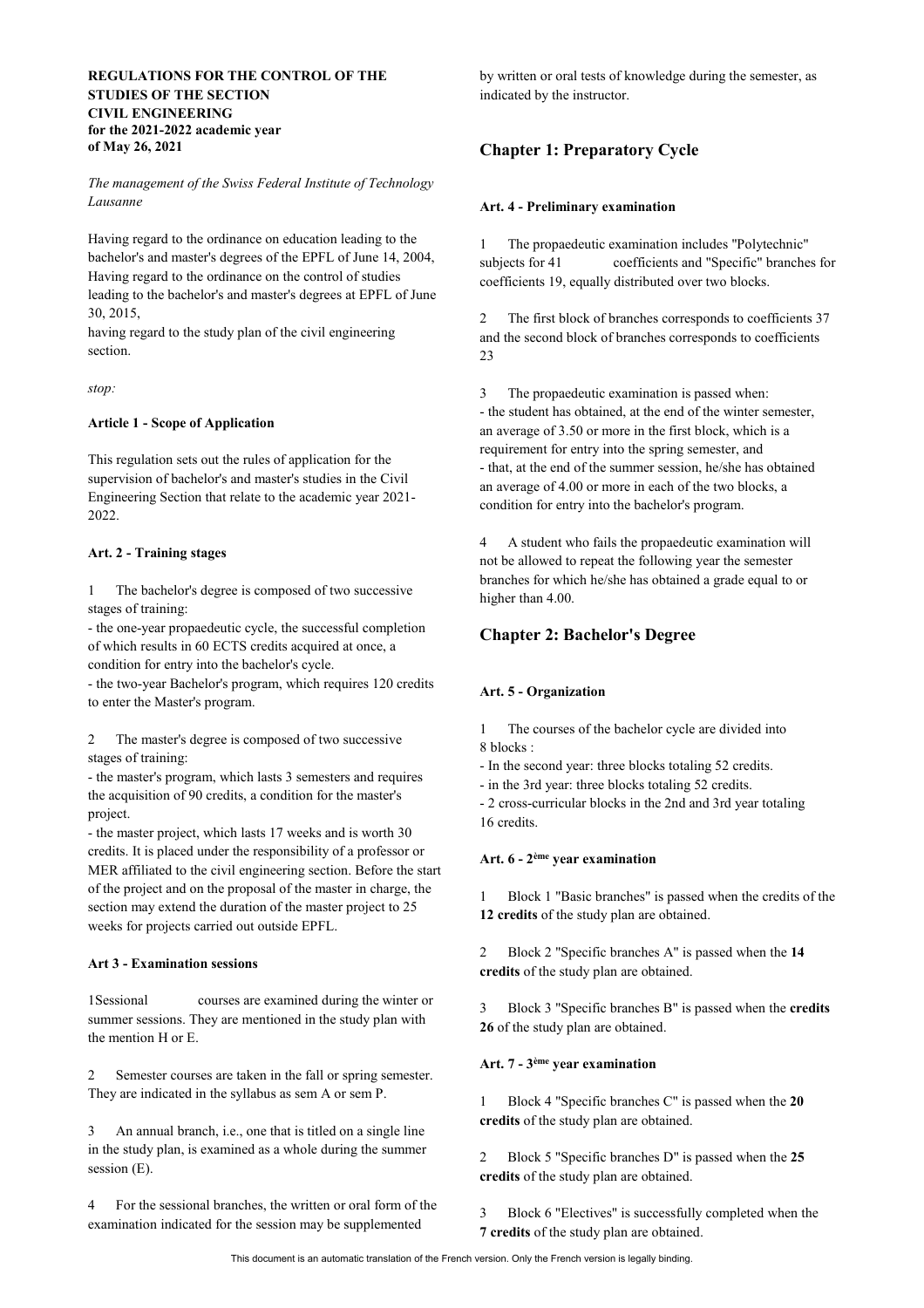## **Art. 8 - Common examination of 2ème and 3ème years**

1 Block 7 "Projecting Together" is passed when the credits of the **8 credits** of the study plan are obtained.

2 Block 8 "SHS and transversal MGT" is passed when the **8 credits** of the study plan are obtained.

## **Chapter 3: Master Cycle**

#### **Art. 9 - Organization**

1 The master's degree courses are divided into :

- 1 block of compulsory theoretical subjects totalling credits 12, out of the 15 offered

- 1 block of compulsory practical subjects totaling

22 credits, including SHS teaching

- 1 mandatory pre-study of 3 credits

- 1 group of electives totaling 53 credits.

2 Of the 53 elective credits, 30 credits may be taken as a specialization or minor according to Art. 12.

3 If the student wishes to register for the 5 branches of the compulsory theory block (Block 1), he/she may transfer one of these branches to his/her elective group by informing the section within two weeks after the deadline for registration for the courses of the semester concerned.

4 A maximum of two branches of Block 2 "Compulsory practical branches" may be carried out in the same laboratory.

#### **Art. 10 - Prerequisites**

Compulsory and elective courses may require prerequisites that are mentioned in the course description. The prerequisite course is validated if the corresponding credits have been acquired for the course or by block average.

#### **Art. 11 - Optional branches**

1 The elective branches of the master cycle in civil engineering are of 3 types:

- Theoretical options offered by the civil engineering section

- Courses taught by other EPFL sections

- Courses taught at the University of Lausanne or equivalent institutions.

2 One, and only one, interdisciplinary project may be substituted for a 3-credit elective course.

3 The choice of elective courses mentioned in paragraph 1 a) is left to the discretion of each student.

The student must have the choice of elective courses mentioned in paragraph 1 b) and c) endorsed by the Civil Engineering Section.

5 In order to define a clear educational profile, however, it is recommended that students focus their choices on a limited number of areas. The section assists each student in making this choice by providing advice.

#### **Art. 12 - Specializations and minors**

1 In order to deepen a particular aspect of his training or to develop interfaces with other sections of EPFL, the student can choose to follow the training offered respectively within the framework of a specialization of the civil engineering section or a minor listed in the EPFL offer

2 The specializations consist of a group of electives chosen by the student from a list established by the section.

3 The selection of courses that comprise a minor is made with the Civil Engineering section and the minor chair. The minor "Civil Engineering" may not be selected.

4 The student announces the choice of a specialization or a minor to his or her section no later than the end of the first semester of the Master's degree.

5 A specialization or minor is successful when A minimum of 30 credits are obtained from among the endorsed branches.

6 If the minor is dropped during the course of study, the civil engineering section determines the number of validated credits to be transferred to the option group.

### **Art. 13 - Choice of a specialization or a minor**

1 If the student chooses a specialization, at least one of the branches in Block 2 "Compulsory Practical Branches" must be related to this specialization.

2 If the student chooses a minor offered by the section, at least one, but not more than two, of the following branches in Block 2 "Required Practical Branches" must be related to the minor:

- ENAC Project or UE Architecture
- Building project
- Civilian systems project
- GC Laboratory

### **Art. 14 - SHS Education**

The two SHS branches are each worth 3 credits. The fall semester course introduces the spring semester project. The College of Humanities and Social Sciences may depart from this organization if it considers that the reason is justified. It may also authorize a student to carry out his or her project in a semester that does not immediately follow the semester in which the introductory teaching takes place.

#### **Art. 15 - Examination of the master cycle**

1 Block 1 "Compulsory theoretical subjects" is passed when the **12 credits** of the study plan are obtained.

2 Block 2 "Compulsory practical branches" is passed when the **22 credits** of the study plan are obtained, the student choosing four of the six GC or PENS branches proposed.